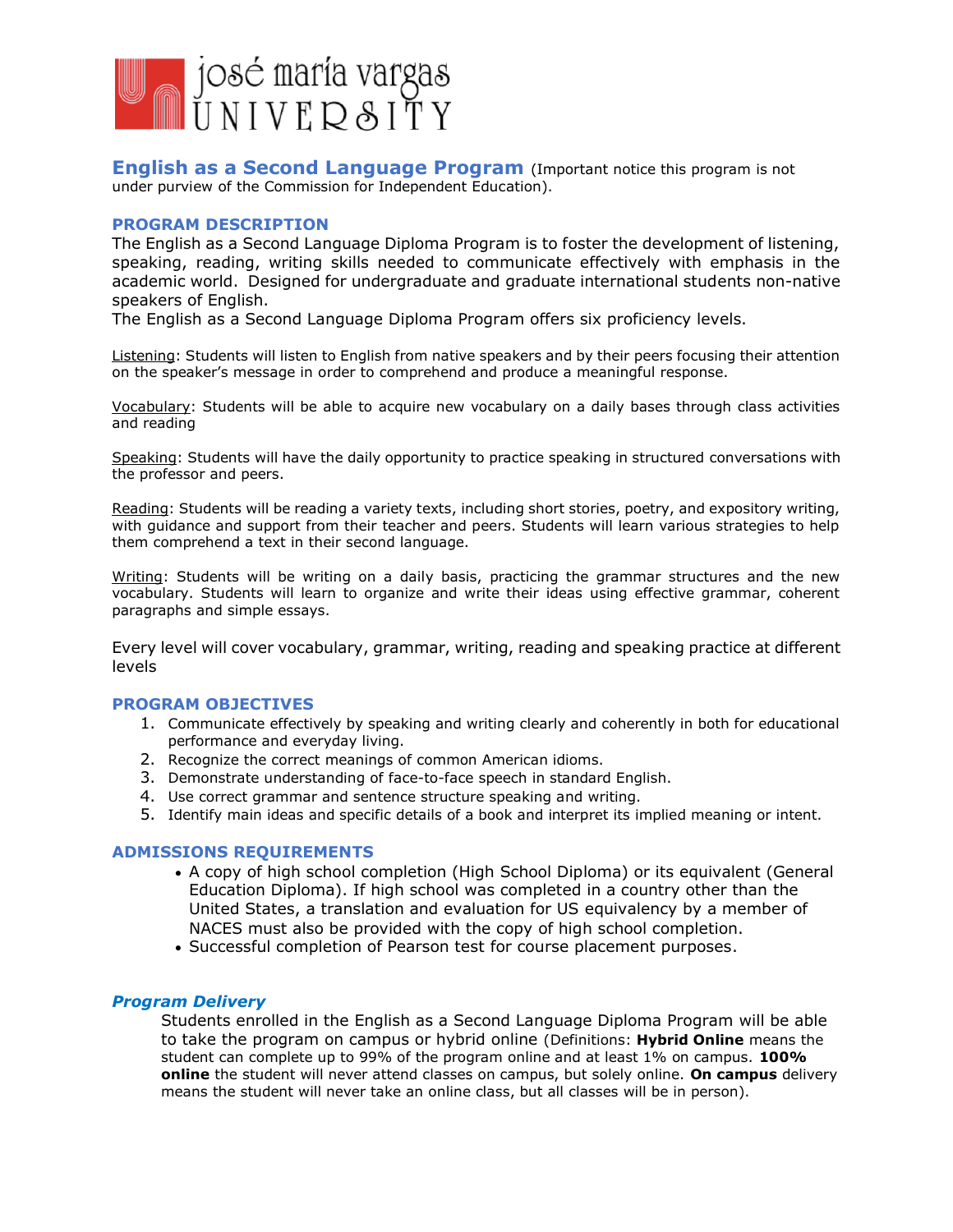

## **Technological requirements for Distance Education Students:**

Students must have ready access to all standards outlined. Additionally, some courses require the ability to download and install software. It is recommended that students need to have basic technological proficiency. Assignments may include, but are not limited to, word processing, document creation, digital slide presentations, and recording video presentation. Students that don't have the basic technological proficiency can benefit from the university's optional offered trainings in the mentioned areas.

**Devices**

- A Desktop or laptop device is necessary to complete the coursework.
- Desktop or laptop device must have Windows 8/10 or MacOS 10.10 or above and the capability of producing sound via speakers or headphones.
- Mobile devices may be used for some, but not all, LMS functions. A mobile device cannot replace a desktop/laptop.

### **Connectivity**

- High-speed Internet connection: Cable, DSL, etc.
- Internet Web Browser (Firefox, Internet Edge, Safari, or Google Chrome).
- Personal or university e-mail account. **Recommended creation/processing software**
- Word Processor (MS Word, Google Docs, etc.).
- PDF Reader (Adobe Acrobat Reader or Apple Preview).
- Additional software may be required for certain courses.

#### **Students privacy:**

Student privacy is very important to the university. Students the university FERPA statement located university website under the consumer disclosures tab in the financial aid section. Students may also review the student records section of the university catalog pages 79-80 for more information on privacy.

### **Verification of Identity Protection:**

During the admissions process students will be asked to provide a copy of their state or government issue ID. After students begin their program they will be required to upload a face picture to their Vargas Portal profile. Student identities will be verified and their privacy protected through the use of a student a unique username and password during the Admissions process. The Admissions and Financial Aid Offices will verify incoming student documentation. Student privacy will be protected through the https secure connection of the Vargas Portal. Students will login online and agree through a student agreement that they are the sole users of the course materials. Students will be asked to submit their assignments on the Vargas Portal.

#### **Additional Distance Education Fees:**

There are no platform access fees, online library access fees, fees associated with identity verification and the course textbooks may be purchased by the students on amazon.com and other online retail stores. If students desire the university to purchase the course textbooks for the student, the university will charge the cost of the book plus \$30 to the student account. Through the Vargas Portal students will be able to pay the charges, if they desire the university to buy the books for them.

# **GRADUATION REQUIREMENTS**

- Successful completion of the University orientation course.
- Successful completion of Pearson test.

## **Semester I** (Requirement of 300 clock hours)

- ESL 101 ESL Level I 150 clock hours
- ESL 102 ESL Level II 150 clock hours